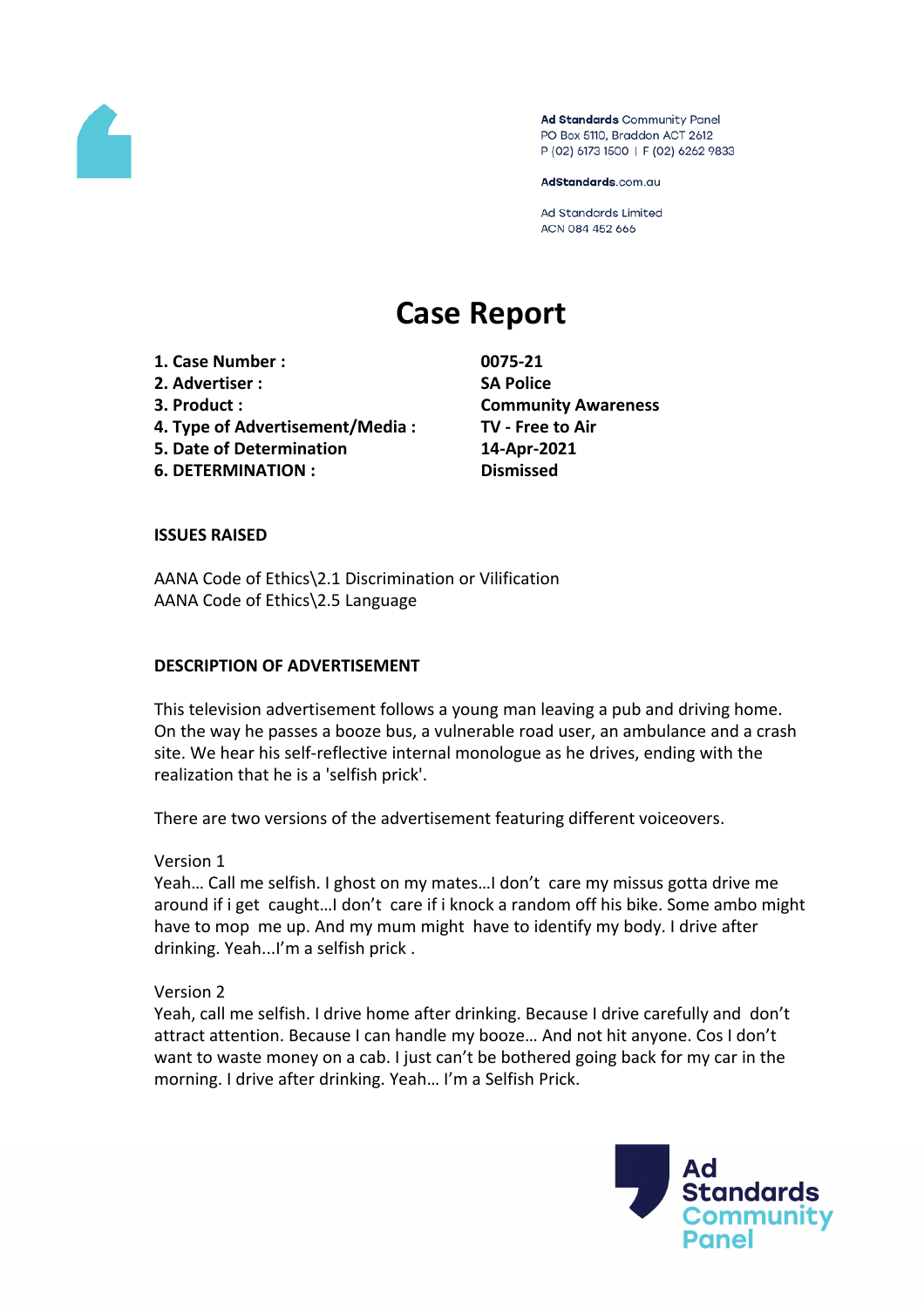

## **THE COMPLAINT**

Comments which the complainant/s made regarding this advertisement included the following:

# *The use of the word 'PRICK'.*

*It's a vulgar term. There is no need for this language, the Police are endorsing the use of this term. I certainly wouldn't like my children calling someone else a p...k, nor should elderly parents be subjected to this language.*

*At the end of the ad there is both written text using the term 'prick' and also verbal use of the same term. This is a vulgar word, which, by using it in an ad can now be perceived as being a term that can be used in public. The term used, is directed at male drink drivers - so what do we call a female drink driver? 7.30am! Some children are having breakfast and getting ready to play sport. The 'idiots' they are directing the ads at are still in bed hungover! The use of the specific term does not need to be used.*

*I felt the description sexist. When we have the female version and we describe her as a selfish C..T wait for the outcry*

*I found the end catch phrase "Drink Drivers... are Selfish Pricks" to be unnecessarily crude and use of language that we do not encourage in our home. It is disappointing that the State Govt is running ads that normalise language that some in the community find inappropriate.*

*Firstly its singling out males suggesting females don't drink and drive which of course is completely miss leading and incorrect and states that a male drink driver is a "selfish prick" which is not a term we should be incur-edging our children to use. I assume not to be sexist we will see the same adds describing female drink drivers as "selfish vagina's" Humm I think not.*

*The ad discriminates against and vilifies men by constantly showing them in this light. The language ('selfish prick') is not appropriate for this time of day where children have the ability to see/hear it.*

*Slogan used is "don't be a selfish prick". This is both spoken & large text on screen. This is during prime time. The language used is inappropriate.*

*It is extremely offensive colloquial language of an expletive nature that should never be broadcast into homes*

*My 3 year old son was reasonably awake at this time of the evening, and is now repeating the disgusting phrase 'selfish prick.' I appreciate the seriousness of what is being depicted in the advert, but I'm disgusted by the use of this language, on an advert at this time that children can see and pick up the language from!*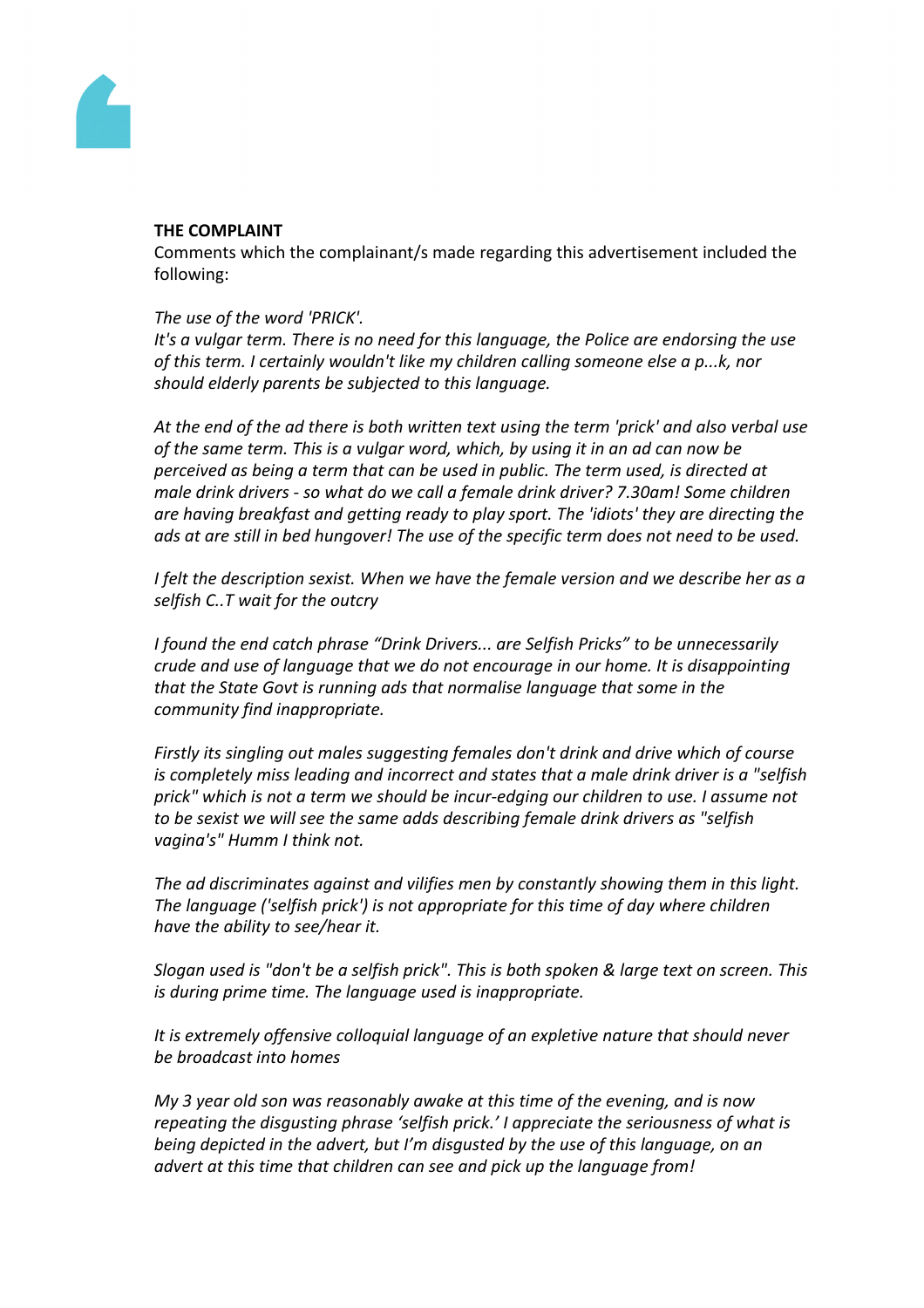

### **THE ADVERTISER'S RESPONSE**

Comments which the advertiser made in response to the complainant/s regarding this advertisement include the following:

*Drink driving is a key concern for the road safety community.*

*At time of campaign development, over the previous 5 year period, 14% of all fatal crashes, 8% of serious injury crashes and 3% of minor injury crashes in South Australia involved at least one driver or rider with a blood alcohol concentration (BAC) over the legal limit. These injured and lost lives were entirely avoidable and as such the issue needs rigorous intervention.* 

*In developing this campaign we undertook detailed attitudinal research amongst drink drivers and identified that of the many and varied reasons why people said they were motivated to drink drive, the unifying theme was personal convenience.*

*In light of these alarming statistics and insights, we decided to put to market a campaign that cut through and engaged with our target audience in their language, with the intent of triggering self-reflection regarding their self-reported, selfish behaviour, "Drink Driver. Selfish Prick", which has become the source of these complaints.*

*As part of our development process, we concept tested this potential campaign amongst drink drivers via two separate market research companies both of which identified this campaign to be potentially highly effective.*

*Key feedback included:*

- *• The concept gets straight to the point and is confronting.*
- *• Many drink drivers find the excuse of convenience highly relatable and the use of the slang "selfish pricks" engaging as it clearly calls out the behaviour.*
- *• Appealed uniformly across the broad audience; both younger and older drink drivers (aged between 20 to 40), males and females, metro and regional.*
- *• Was identified as novel, shareable and memorable which will assist in the delivery of reach and dissemination of the message.*
- *• Has application at both an individual level and in a peer to peer environment, providing a language for calling people out on their behaviour.*
- *• Importantly the concept made people realise how selfish they are when their drink driving decision might impact others, and rethink their driving behaviours.*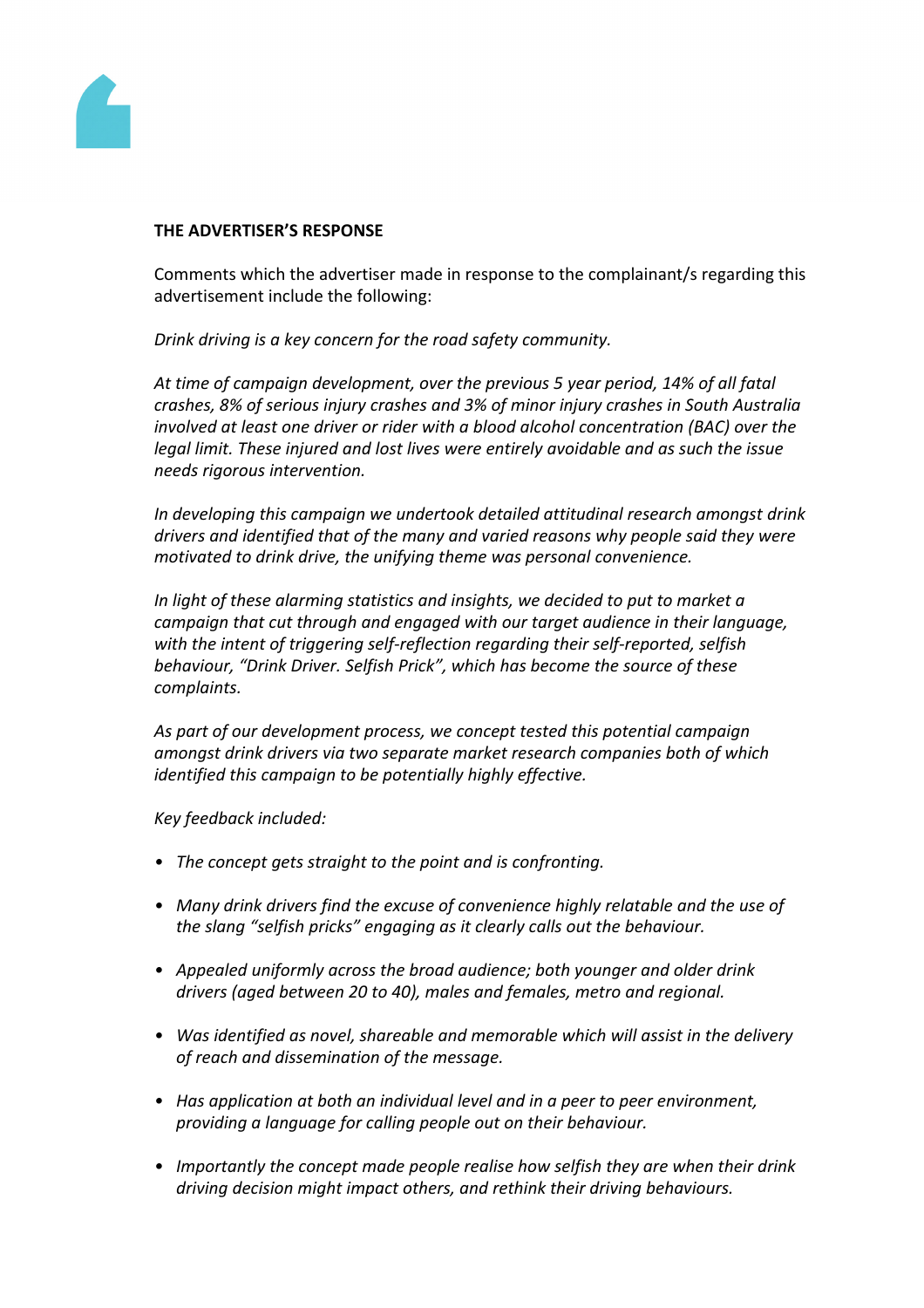

*Given the positive feedback it was decided to proceed with this concept.* 

*You have told us the complaints fall under:*

*AANA Code of Ethics\2.1 Discrimination or Vilification\Gender*

*Section 2.1 prohibits the discrimination or vilification of any individual or group of people on the basis of certain defined attributes.*

*AANA Code of Ethics\2.5 Language\Inappropriate language*

*Section 2.5 prohibits the use of strong or obscene language and requires that the language used in advertising must be appropriate for the circumstances.*

*Your advice also asks us to address all other sections of the code.*

*The complaint is not relevant to either the AANA Code for Advertising and Marketing Communications to Children or AANA Food and Beverages Marketing and Communications Code.*

*With regard to the remaining sections of Section 2 of the Advertiser Code of Ethics:*

*2.2 - Exploitative and degrading The commercial does not employ sexual appeal in any manner.*

*2.3 – Violence There is no depiction of violence in the commercial.*

*2.4 - Sex, sexuality and nudity There is no depiction of sex, sexuality or nudity in the commercial.*

*2.6 - Health and Safety*

*The commercial does not depict any unsafe behaviour, other than the drink driving it addresses.*

*2.7 – Distinguishable as advertising*

*Each element of the campaign is in traditional commercial formats, and branded with the SA Government logo and our current 'Think! Road Safety' logo.*

*With regard to 2.1 Discrimination or Vilification\Gender, we make the following comments.*

*Drink driving is overwhelmingly a male skewed issue. 88% of lives lost and 82% of those seriously injured in the period 2015-2019 were male. Males are detected drink driving at nearly three times the rate as females. While we accept that there are some females that drink drive and that we have chosen to depict a male driver, as with any*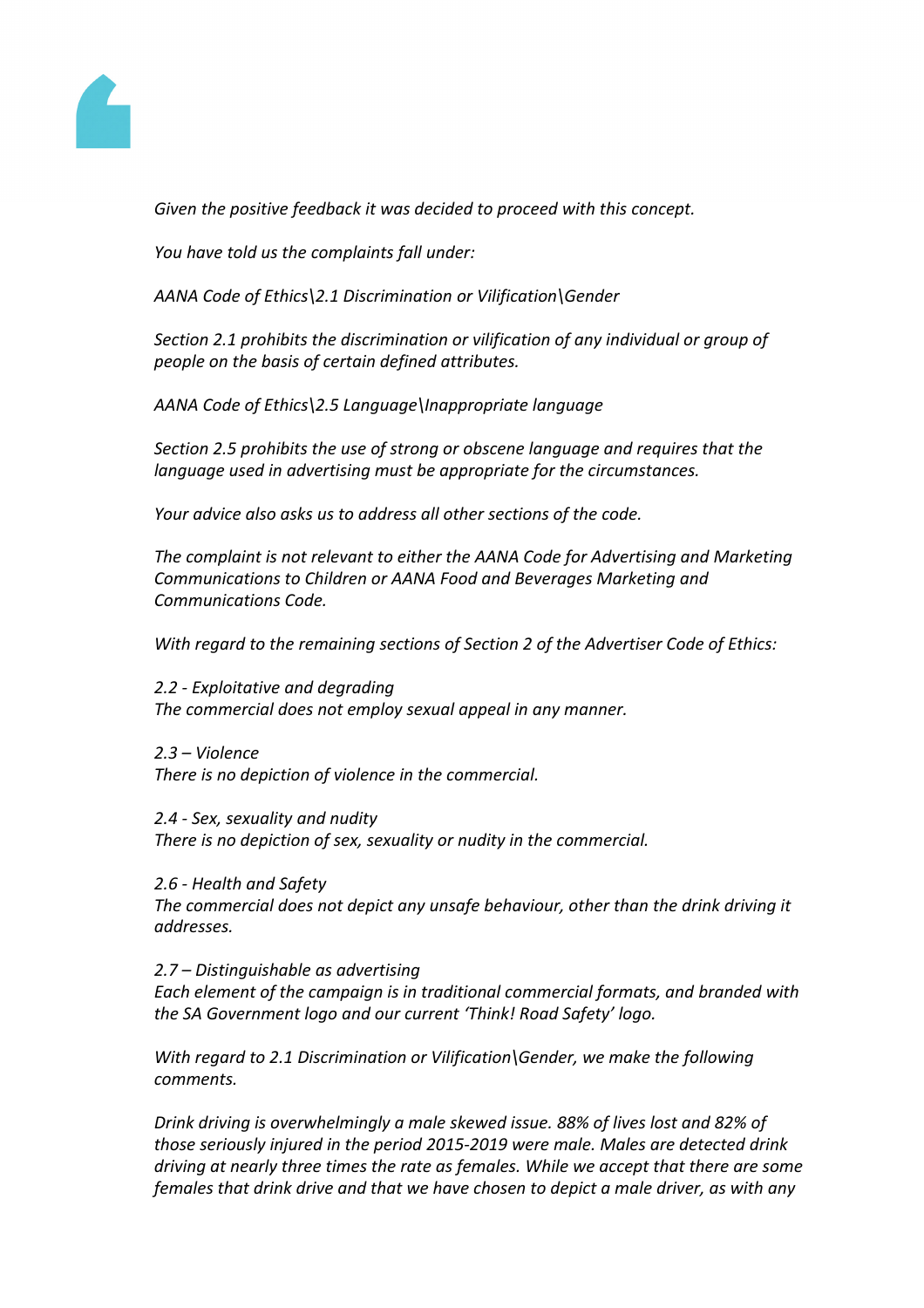

*piece of communication we have identified our core target audience and have depicted them in the commercial, along with synergistic language, in order to best engage with them. Given the negative nature of the issue being addressed, over the positive tone of traditional product advertising, we understand how this may cause discomfort however it simply makes no sense to depict a demographic that does not reflect that which we are targeting.*

*With regard to 2.5 Language\Inappropriate language we make the following comments.*

*It was not our intention to cause offence to any individuals in the community. We respect and understand that individuals have a right to express their disapproval of our messages and that not all members of the community will like or agree with a particular campaign's approach, particularly as mass media campaigns will invariably reach people outside of our target audience. It is also our challenging charter to reduce road trauma. As such, it is our position that advertising that cuts through, engages with and challenges our key target audiences in an effort to change their attitudes and unsafe behaviours is both appropriate, necessary and of higher priority.*

*In considering the language we intended to use in campaign we wanted to identify if prevailing community attitudes would or would not support us. A survey was conducted that canvassed the opinion and reactions of 1,437 South Australians, with an age, gender and geographic sample reflecting SA, providing results at 95% confidence with a margin of error of +/-2.58%.*

*Key results were:*

- *• 69% disagreed that the phrase is offensive*
- *• 17% agreed that the phrase is offensive. Of those 5% identified they would complain.*
- *• 14% were neutral*
- *• 83% agree that we should call out drink drivers*
- *• 77% agree that it is worth using the phrase to discourage drink driving*
- *• 73% disagree that it is too aggressive a term*

*I note that on basis of Ad Standards advice we also made an amendment to the proposed outdoor element of this campaign, however the outdoor execution has not been referenced in these complaints.*

*With respect to parents' concerns that their children have seen the commercial, ClearAds applied a PG rating directing our media agencies to place the commercial in programs PG rated or above and unlikely to attract children.*

*We consulted with ClearAds prior to production who advised that the concept would likely receive a PG rating, in itself applying consideration the language is below 'mature' content.*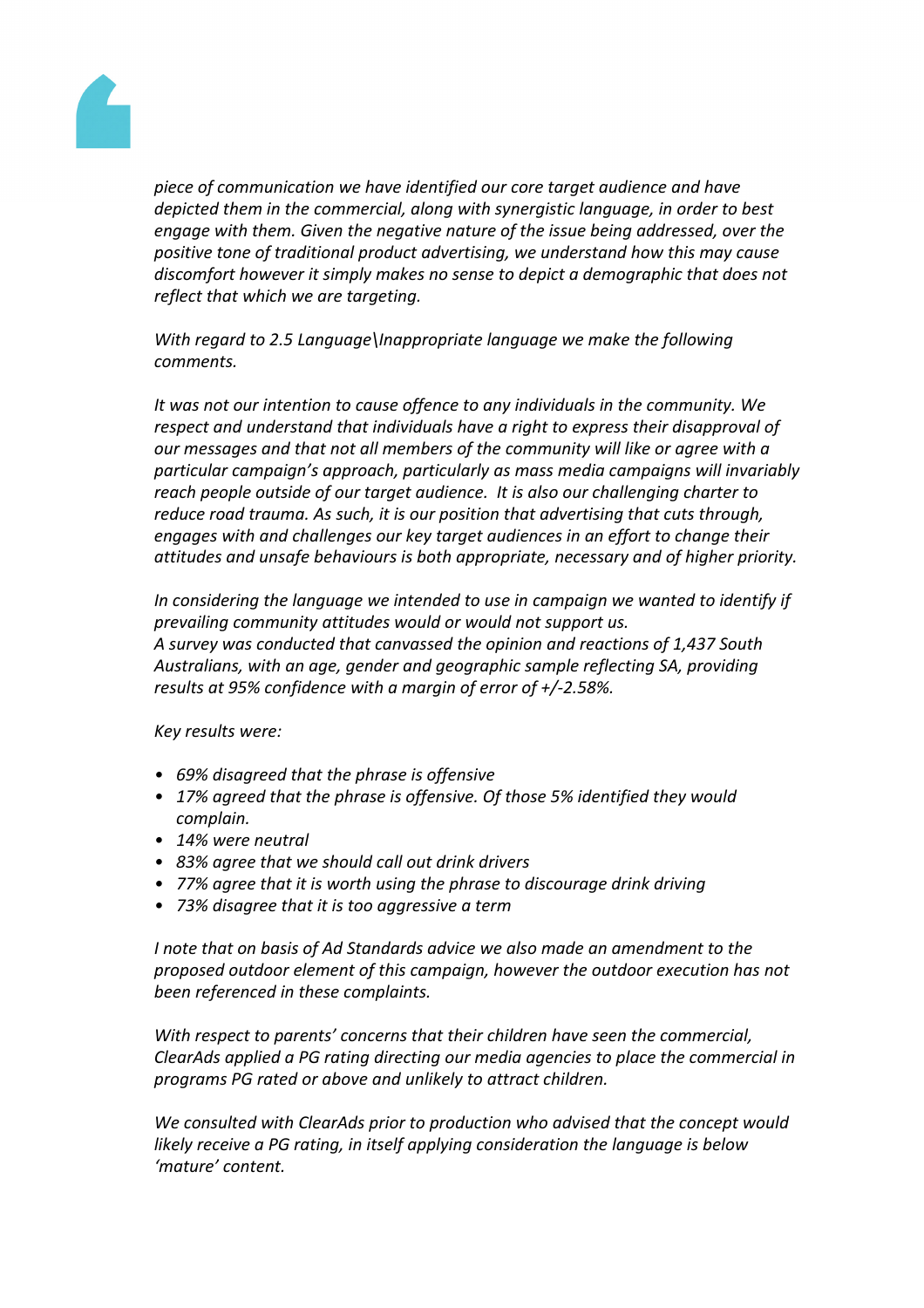

*On the basis of these survey results and industry feedback we believed that prevailing community standards would not find the language 'strong or obscene'.*

*We hope you agree that the campaign has the potential to positively impact drink driving behaviour and that its continued broadcast is both necessary and not in contravention of the Advertiser Code of Ethics.*

# **THE DETERMINATION**

The Ad Standards Community Panel (Panel) considered whether the advertisement breaches Section 2 of the AANA Code of Ethics (the Code).

The Panel noted the complainants' concerns that the advertisement:

- Uses the word "prick" which is offensive and inappropriate for children
- Discriminates against men by singling them out as the only people who drink drive.

The Panel viewed the advertisement and noted the advertiser's response.

**Section 2.1: Advertising or Marketing Communication shall not portray people or depict material in a way which discriminates against or vilifies a person or section of the community on account of race, ethnicity, nationality, gender, age, sexual preference, religion, disability, mental illness or political belief.**

The Panel noted the AANA Practice Note which provides guidance on the meaning of: Discrimination - unfair or less favourable treatment Vilification - humiliates, intimidates, incites hatred, contempt or ridicule Gender - male, female or trans-gender characteristics.

# **Does the advertisement portray material in a way which discriminates against or vilifies a person on account of gender?**

The Panel noted the advertiser's response that this campaign is targeted towards men as they make up a significant portion of the statistics for fatality and serious injury on South Australia's roads. Consistent with its previous determinations for similar complaints about the portrayal of one gender in advertising, (0302/13, 0212/16, 0580/16), the Panel considered that by featuring a man as a potential drink driver the advertisement does not suggest that only men would drink drive, or that women would never drink drive.

The Panel considered that the content of the advertisement did not show the man to receive unfair or less favourable treatment because of his gender, and did not humiliate, intimidate or incites hatred, contempt or ridicule of the man because of his gender.

# **Section 2.1 conclusion**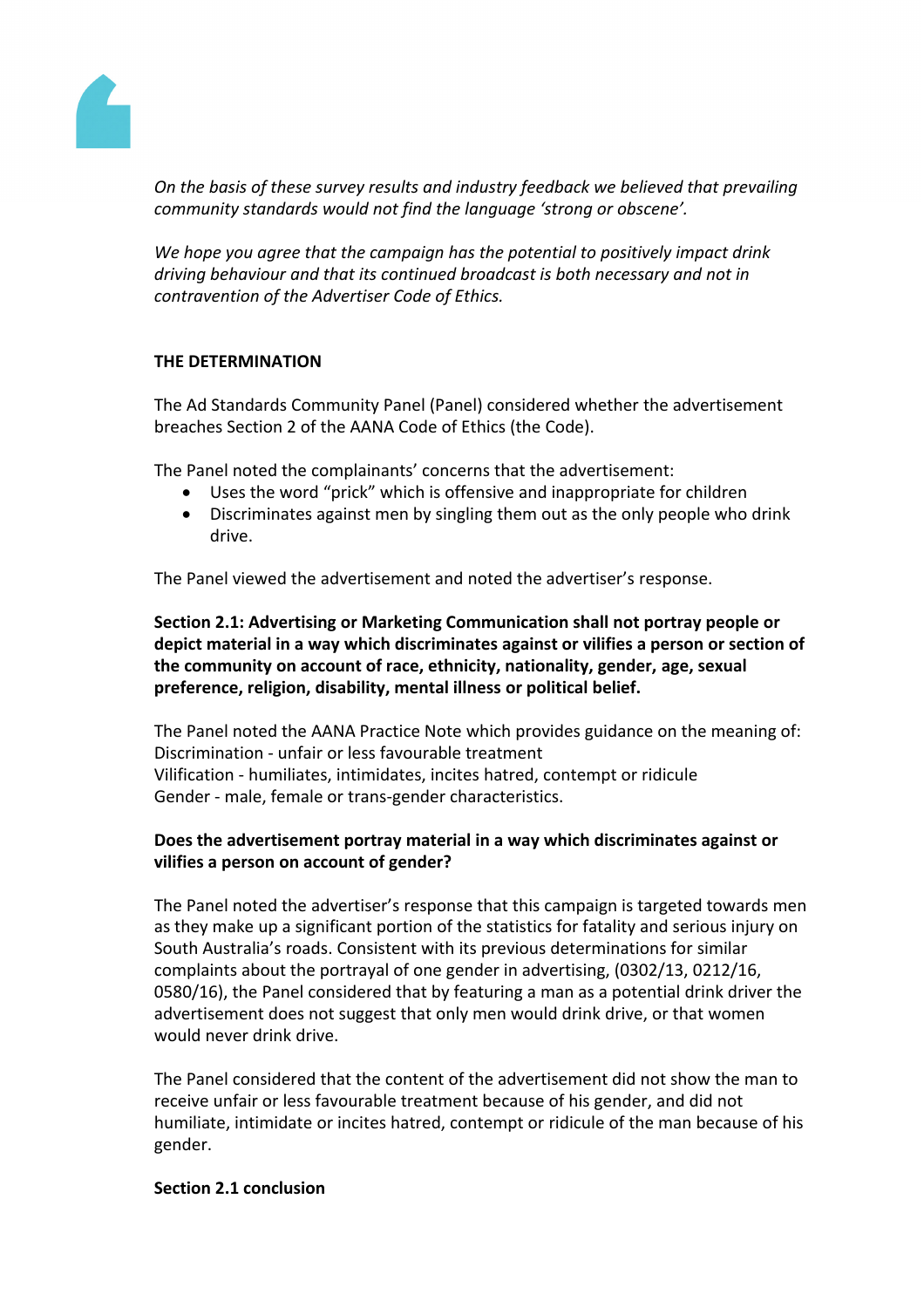

Finding that the advertisement did not portray material in a way which discriminates against or vilifies a person or section of the community on account of gender, the Panel determined that the advertisement did not breach Section 2.1 of the Code.

**Section 2.5: Advertising or Marketing Communications shall only use language which is appropriate in the circumstances (including appropriate for the relevant audience and medium). Strong or obscene language shall be avoided.**

The Panel noted the Practice Note for Section 2.5 of the Code states: "Words and phrases which are innocuous and in widespread and common use in the Australian vernacular are permitted provided they are used in a manner consistent with their colloquial usage, for example with gentle humour, and not used in a demeaning or aggressive manner."

In case 0327-19, the Panel considered an advertisement on Free to Air TV depicting various men telling a story, that featured language such as "wanker" and "knob". The relevant audience for the audience was considered to be broad and included children. In that case the Panel found:

*"The Panel noted that the words "wanker" and "knob" are not obscene words although recognised that some people in the community would consider this strong language which would not be appropriate to broadcast to children. The Panel considered however that these terms are used colloquially in the Australian vernacular. The Panel noted that the language is used towards another person in the advertisement, advising them not to drink and drive and therefore be a wanker/knob, but the Panel considered that the use is not demeaning or aggressive, but rather imploring their friend to be responsible.*

*"The Panel considered that the use of the language was justifiable in the context of the important public safety message and is delivered in a relatable way. The Panel considered that the language was not strong or obscene or inappropriate in the circumstances and did not breach Section 2.5 of the Code."*

The Panel considered that the use of the word "prick" in the current advertisement is very similar in context to the earlier case. The Panel noted that the word is not used loudly or aggressively, but rather in a self-reflective manner and the Panel considered that the word is not the focus of the advertisement.

The Panel considered that the language was not strong or obscene and was not inappropriate in the circumstances.

# **Section 2.5 conclusion**

The Panel determined that the advertisement did not breach Section 2.5 of the Code.

### **Conclusion**